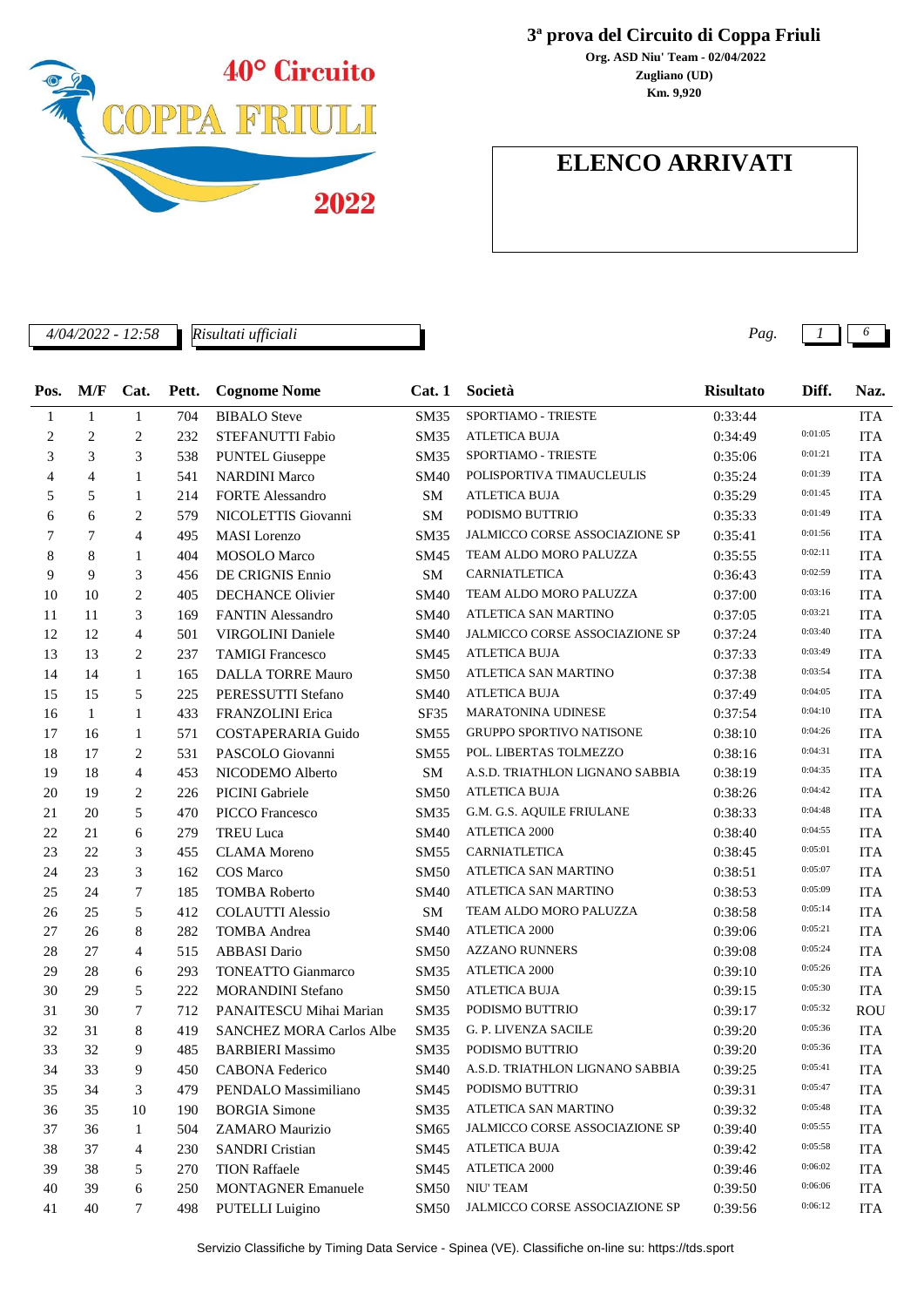#### *4/04/2022 - 12:58 Pag. 2 6 Risultati ufficiali*

| Pos. | M/F            | Cat.           | Pett. | <b>Cognome Nome</b>           | Cat.1       | Società                                               | <b>Risultato</b>   | Diff.   | Naz.                     |
|------|----------------|----------------|-------|-------------------------------|-------------|-------------------------------------------------------|--------------------|---------|--------------------------|
| 42   | 41             | 6              | 505   | <b>COLUCCI</b> Antonello      | SM          | ATL BRUGNERA PN FRIULINTAGLI                          | 0:39:58            | 0:06:14 | <b>ITA</b>               |
| 43   | 42             | 7              | 121   | <b>MIROLO</b> Mattia          | <b>SM</b>   | <b>KEEP MOVING</b>                                    | 0:40:01            | 0:06:16 | <b>ITA</b>               |
| 44   | 43             | 11             | 442   | <b>TOSATTO Francesco</b>      | SM35        | A.S.D. TRIATHLON LIGNANO SABBIA                       | 0:40:07            | 0:06:23 | <b>ITA</b>               |
| 45   | 44             | $\overline{4}$ | 570   | <b>RORATO Tiziano</b>         | <b>SM55</b> | <b>GRUPPO SPORTIVO NATISONE</b>                       | 0:40:07            | 0:06:23 | <b>ITA</b>               |
| 46   | 45             | 12             | 207   | <b>CIMAPONTI Michele</b>      | <b>SM35</b> | ATLETICA BUJA                                         | 0:40:08            | 0:06:24 | <b>ITA</b>               |
| 47   | 2              | 1              | 580   | <b>PUGNETTI Marta</b>         | SF          | CARNIATLETICA                                         | 0:40:11            | 0:06:26 | <b>ITA</b>               |
| 48   | 46             | 6              | 549   | <b>CANTARUTTI Alessandro</b>  | <b>SM45</b> | MARATONA DELLE CITTA' DEL VINO                        | 0:40:17            | 0:06:33 | <b>ITA</b>               |
| 49   | 47             | 1              | 457   | DE CRIGNIS Paolo              | <b>SM60</b> | CARNIATLETICA                                         | 0:40:21            | 0:06:37 | <b>ITA</b>               |
| 50   | 48             | 8              | 290   | <b>GHIRO</b> Massimiliano     | <b>SM</b>   | <b>ATLETICA 2000</b>                                  | 0:40:24            | 0:06:40 | <b>ITA</b>               |
| 51   | 49             | 10             | 156   | <b>CASSAN Stefano</b>         | <b>SM40</b> | ATLETICA SAN MARTINO                                  | 0:40:26            | 0:06:41 | <b>ITA</b>               |
| 52   | 3              | $\mathbf{1}$   | 238   | <b>CALAZ</b> Gessica          | <b>SF40</b> | <b>ATLETICA BUJA</b>                                  | 0:40:35            | 0:06:51 | <b>ITA</b>               |
| 53   | 50             | 5              | 705   | POIANA Ezio                   | SM55        | JALMICCO CORSE ASSOCIAZIONE SP                        | 0:40:48            | 0:07:04 | <b>ITA</b>               |
| 54   | 51             | 8              | 418   | <b>RIZZI Massimo</b>          | <b>SM50</b> | G. P. LIVENZA SACILE                                  | 0:41:01            | 0:07:17 | <b>ITA</b>               |
| 55   | 52             | 9              | 449   | DE CECCO Michael              | <b>SM</b>   | A.S.D. TRIATHLON LIGNANO SABBIA                       | 0:41:14            | 0:07:29 | <b>ITA</b>               |
| 56   | 53             | 11             | 465   | <b>MAURO</b> Paolo            | <b>SM40</b> | G.M. G.S. AQUILE FRIULANE                             | 0:41:17            | 0:07:33 | <b>ITA</b>               |
| 57   | 54             | 9              | 711   | <b>MARGARIT Roberto</b>       | <b>SM50</b> | <b>JALMICCO CORSE ASSOCIAZIONE SP</b>                 | 0:41:39            | 0:07:55 | <b>ITA</b>               |
| 58   | 55             | 6              | 203   | <b>BERNARDIS Paolo</b>        | <b>SM55</b> | <b>ATLETICA BUJA</b>                                  | 0:41:49            | 0:08:05 | <b>ITA</b>               |
| 59   | 56             | 7              | 480   | <b>PONTONI</b> Massimiliano   | SM45        | PODISMO BUTTRIO                                       | 0:41:57            | 0:08:12 | <b>ITA</b>               |
| 60   | $\overline{4}$ | 2              | 243   | <b>MOLARO</b> Veronica        | $\rm SF$    | ATLETICA BUJA                                         | 0:42:02            | 0:08:17 | <b>ITA</b>               |
| 61   | 57             | 8              | 329   | <b>GERUSSI</b> Cristian       | SM45        | <b>LIBERTAS UDINE</b>                                 | 0:42:09            | 0:08:24 | <b>ITA</b>               |
| 62   | 5              | 2              | 335   | PIVETTI Elisa                 | SF35        | <b>LIBERTAS UDINE</b>                                 | 0:42:12            | 0:08:27 | <b>ITA</b>               |
| 63   | 58             | 10             | 713   | <b>DURATTI Daniele</b>        | <b>SM50</b> | PIANI DI VAS - RIGOLATO                               | 0:42:12            | 0:08:28 | <b>ITA</b>               |
| 64   | 59             | 7              | 522   | <b>SEDRAN Rodolfo</b>         | <b>SM55</b> | A.S.D. CARDUCCI PORDENONE                             | 0:42:13            | 0:08:29 | <b>ITA</b>               |
| 65   | 6              | 3              | 241   | <b>FRANCESCHINIS Giulia</b>   | <b>SF</b>   | ATLETICA BUJA                                         | 0:42:17            | 0:08:32 | <b>ITA</b>               |
| 66   | 60             | 9              | 291   | <b>MACOR Mauro</b>            | SM45        | <b>ATLETICA 2000</b>                                  | 0:42:17            | 0:08:33 | <b>ITA</b>               |
| 67   | 61             | 10             | 496   | <b>MAURO</b> Leonardo         | SM45        | JALMICCO CORSE ASSOCIAZIONE SP                        | 0:42:17            | 0:08:33 | <b>ITA</b>               |
| 68   | 62             | 11             | 133   | DE LUCA Andrea                | SM45        | <b>KEEP MOVING</b>                                    | 0:42:17            | 0:08:33 | <b>ITA</b>               |
| 69   | 63             | 12             | 441   | <b>BIANCO Dennis</b>          | SM45        | A.S.D. TRIATHLON LIGNANO SABBIA                       | 0:42:27            | 0:08:42 | <b>ITA</b>               |
| 70   | 64             | 11             | 194   | <b>NAIT Fabio</b>             | <b>SM50</b> | PIANI DI VAS - RIGOLATO                               | 0:42:28            | 0:08:44 | <b>ITA</b>               |
| 71   | 65             | 12             | 218   | LA GRASTA Massimo Aurelio     | <b>SM40</b> | <b>ATLETICA BUJA</b>                                  | 0:42:33            | 0:08:49 | <b>ITA</b>               |
| 72   | 7              | $\mathbf{1}$   | 115   | STRINGARO Mariangela          | <b>SF50</b> | <b>KEEP MOVING</b>                                    | 0:42:43            | 0:08:59 | <b>ITA</b>               |
| 73   | 66             | 13             | 492   | <b>CUNIBERTI Alessio</b>      | <b>SM40</b> | JALMICCO CORSE ASSOCIAZIONE SP                        | 0:42:45            | 0:09:00 | <b>ITA</b>               |
| 74   | 67             | 2              | 532   | <b>MORASSI</b> Claudio        | SM65        | ATLETICA EDILMARKET SANDRIN                           | 0:42:50            | 0:09:06 | <b>ITA</b>               |
| 75   | 68             | 8              |       | 303 DE SABBATA Daniele        |             | SM55 MOSTRORUN A.S.D.                                 | 0:42:53            | 0:09:09 | <b>ITA</b>               |
| 76   | 69             | 13             | 512   | <b>PERUCH Oscar</b>           | SM45        | <b>AZZANO RUNNERS</b>                                 | 0:42:59            | 0:09:15 | <b>ITA</b>               |
| 77   | 70             | 13             | 320   | ZAMO' Damiano                 | SM35        | MOSTRORUN A.S.D.                                      | 0:42:59            | 0:09:15 |                          |
| 78   | 71             | 9              | 469   | <b>CHIANDONE</b> Giannantonio | SM55        | G.M. G.S. AQUILE FRIULANE                             | 0:43:06            | 0:09:21 | <b>ITA</b><br><b>ITA</b> |
|      |                |                |       |                               |             | <b>MARATONINA UDINESE</b>                             | 0:43:06            | 0:09:22 |                          |
| 79   | 72<br>73       | 14             | 435   | NOACCO Cristian               | <b>SM40</b> | G. P. LIVENZA SACILE                                  |                    | 0:09:23 | <b>ITA</b>               |
| 80   |                | 15             | 415   | <b>CERCHIA</b> Sabato         | <b>SM40</b> | LIBERTAS UDINE                                        | 0:43:07<br>0:43:10 | 0:09:25 | <b>ITA</b>               |
| 81   | 74             | 10             | 340   | <b>VENTURINI Michele</b>      | SM55        | ATLETICA SAN MARTINO                                  |                    | 0:09:28 | <b>ITA</b>               |
| 82   | 75             | 2              | 152   | <b>BASEI</b> Andrea           | <b>SM60</b> | RUNLAB UDINE A.S.D.                                   | 0:43:12            | 0:09:29 | <b>ITA</b>               |
| 83   | 76             | 14             | 548   | MORASSUTTI Daniele            | SM45        |                                                       | 0:43:14            | 0:09:34 | <b>ITA</b>               |
| 84   | 77             | 16             | 508   | VARDARO Erminio Dario         | <b>SM40</b> | ATL BRUGNERA PN FRIULINTAGLI<br><b>LIBERTAS UDINE</b> | 0:43:18            | 0:09:35 | <b>ITA</b>               |
| 85   | 78             | 15             | 332   | <b>LENTINI</b> Marco          | SM45        |                                                       | 0:43:20            | 0:09:37 | <b>ITA</b>               |
| 86   | 79             | 16             | 233   | <b>TREVISANI Riccardo</b>     | SM45        | <b>ATLETICA BUJA</b>                                  | 0:43:21            | 0:09:42 | <b>ITA</b>               |
| 87   | 80             | 12             | 572   | <b>MAION</b> Michele          | <b>SM50</b> | GRUPPO SPORTIVO NATISONE                              | 0:43:26            | 0:10:06 | <b>ITA</b>               |
| 88   | 81             | 14             | 134   | SPAGNULO Luigi                | SM35        | <b>KEEP MOVING</b>                                    | 0:43:50            |         | <b>ITA</b>               |
| 89   | 8              | 3              | 306   | DRIUTTI Juliana               | SF35        | MOSTRORUN A.S.D.                                      | 0:43:51            | 0:10:06 | <b>ITA</b>               |
| 90   | 82             | 3              | 183   | <b>STOLF Lucio</b>            | <b>SM60</b> | ATLETICA SAN MARTINO                                  | 0:43:53            | 0:10:08 | <b>ITA</b>               |
| 91   | 83             | 13             | 166   | DE ECCHER Lucio               | SM50        | ATLETICA SAN MARTINO                                  | 0:43:57            | 0:10:12 | <b>ITA</b>               |
| 92   | 84             | 14             | 409   | PASCHINI Cris                 | <b>SM50</b> | TEAM ALDO MORO PALUZZA                                | 0:43:59            | 0:10:15 | <b>ITA</b>               |
| 93   | 85             | 15             | 302   | <b>CICILIATO Ezio</b>         | <b>SM50</b> | MOSTRORUN A.S.D.                                      | 0:44:00            | 0:10:16 | <b>ITA</b>               |
| 94   | 86             | 17             | 111   | <b>CANDELA</b> Cristian       | SM45        | <b>KEEP MOVING</b>                                    | 0:44:01            | 0:10:17 | <b>ITA</b>               |
| 95   | 87             | 11             | 309   | <b>GIAIOTTI</b> Adriano       | SM55        | MOSTRORUN A.S.D.                                      | 0:44:02            | 0:10:18 | <b>ITA</b>               |
| 96   | 88             | 18             | 105   | <b>CORRADINI Fabio</b>        | SM45        | <b>KEEP MOVING</b>                                    | 0:44:10            | 0:10:26 | <b>ITA</b>               |
| 97   | 89             | 12             | 483   | <b>COZZI</b> Roberto          | <b>SM55</b> | PODISMO BUTTRIO                                       | 0:44:15            | 0:10:31 | <b>ITA</b>               |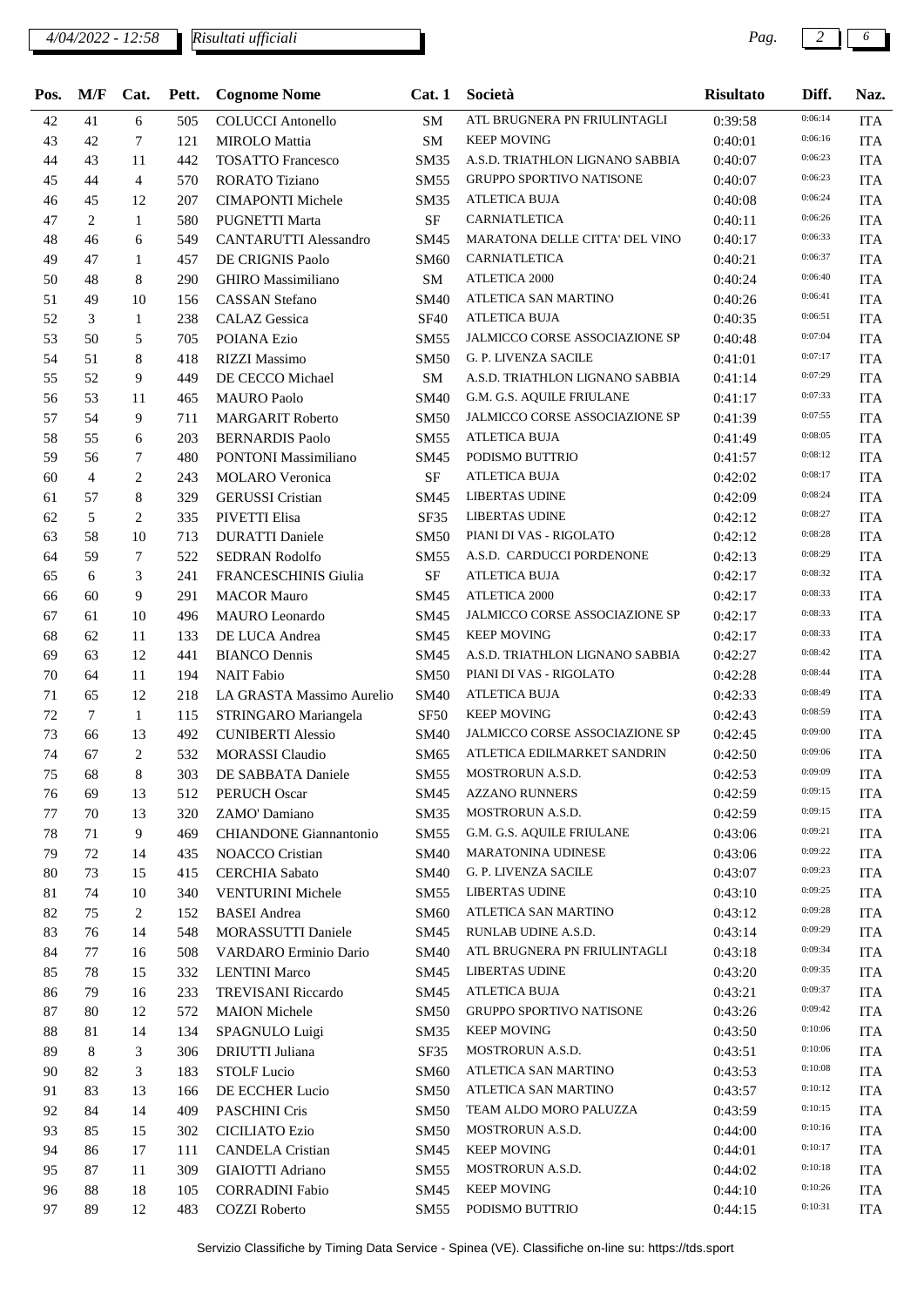### *4/04/2022 - 12:58 Pag. 3 6*

*Risultati ufficiali*

| Pos. | M/F | Cat.           | Pett. | <b>Cognome Nome</b>        | Cat.1       | Società                                  | <b>Risultato</b> | Diff.   | Naz.       |
|------|-----|----------------|-------|----------------------------|-------------|------------------------------------------|------------------|---------|------------|
| 98   | 90  | 10             | 317   | <b>TONINO Federico</b>     | SM          | MOSTRORUN A.S.D.                         | 0:44:23          | 0:10:38 | <b>ITA</b> |
| 99   | 91  | 19             | 547   | <b>BORTOLUSSI Simone</b>   | SM45        | RUNLAB UDINE A.S.D.                      | 0:44:24          | 0:10:39 | <b>ITA</b> |
| 100  | 92  | $\overline{4}$ | 168   | DI BIN Alido               | <b>SM60</b> | ATLETICA SAN MARTINO                     | 0:44:24          | 0:10:39 | <b>ITA</b> |
| 101  | 93  | 16             | 228   | PONTON Massimiliano        | <b>SM50</b> | ATLETICA BUJA                            | 0:44:25          | 0:10:40 | <b>ITA</b> |
| 102  | 94  | 17             | 258   | SOLAZZO Andrea             | <b>SM40</b> | NIU' TEAM                                | 0:44:28          | 0:10:44 | <b>ITA</b> |
| 103  | 95  | 18             | 255   | <b>PILLER</b> Giorgio      | <b>SM40</b> | NIU' TEAM                                | 0:44:32          | 0:10:48 | <b>ITA</b> |
| 104  | 9   | 2              | 544   | D'ANDREA Manuela           | <b>SF50</b> | PODISTI CORDENONS                        | 0:44:35          | 0:10:50 | <b>ITA</b> |
| 105  | 96  | 20             | 323   | <b>BULESSI</b> Andrea      | SM45        | <b>LIBERTAS UDINE</b>                    | 0:44:36          | 0:10:51 | <b>ITA</b> |
| 106  | 97  | 21             | 171   | <b>GALANTE</b> Andrea      | SM45        | ATLETICA SAN MARTINO                     | 0:44:40          | 0:10:56 | <b>ITA</b> |
| 107  | 98  | 22             | 497   | <b>NEGRINI Marco</b>       | SM45        | JALMICCO CORSE ASSOCIAZIONE SP           | 0:44:48          | 0:11:03 | <b>ITA</b> |
| 108  | 99  | 17             | 275   | <b>DOMENIS Fabrizio</b>    | <b>SM50</b> | <b>ATLETICA 2000</b>                     | 0:44:53          | 0:11:09 | <b>ITA</b> |
| 109  | 100 | 5              | 181   | <b>ROSEANO Attilio</b>     | <b>SM60</b> | ATLETICA SAN MARTINO                     | 0:44:55          | 0:11:10 | <b>ITA</b> |
| 110  | 101 | 18             | 108   | PIVIDORE Massimiliano      | <b>SM50</b> | <b>KEEP MOVING</b>                       | 0:44:55          | 0:11:11 | <b>ITA</b> |
| 111  | 10  | 2              | 708   | PIZZICONI Samantha         | <b>SF40</b> | POLISPORTIVA MONTEREALE                  | 0:44:59          | 0:11:15 | <b>ITA</b> |
| 112  | 102 | 19             | 217   | <b>IERMAN Paolo</b>        | <b>SM50</b> | <b>ATLETICA BUJA</b>                     | 0:45:01          | 0:11:16 | <b>ITA</b> |
| 113  | 103 | 6              | 284   | <b>BULFON Claudio</b>      | <b>SM60</b> | ATLETICA 2000                            | 0:45:02          | 0:11:17 | <b>ITA</b> |
| 114  | 104 | 15             | 314   | <b>SANTILLI Luca</b>       | <b>SM35</b> | MOSTRORUN A.S.D.                         | 0:45:06          | 0:11:22 | <b>ITA</b> |
| 115  | 105 | 23             | 477   | <b>MANSUTTI Paolo</b>      | SM45        | G.M. G.S. AQUILE FRIULANE                | 0:45:15          | 0:11:31 | <b>ITA</b> |
| 116  | 106 | 20             | 552   | <b>COMIN Rudi</b>          | <b>SM50</b> | A.S.D. A.N.B. FIAMME CREMISI             | 0:45:17          | 0:11:32 | <b>ITA</b> |
| 117  | 11  | $\overline{4}$ | 411   | <b>BANELLI</b> Chiara      | $\rm SF$    | TEAM ALDO MORO PALUZZA                   | 0:45:17          | 0:11:33 | <b>ITA</b> |
| 118  | 12  | 5              | 334   | <b>PATAT Francesca</b>     | $\rm SF$    | <b>LIBERTAS UDINE</b>                    | 0:45:19          | 0:11:35 | <b>ITA</b> |
| 119  | 107 | 19             | 325   | <b>BUZZI</b> Lorenzo       | <b>SM40</b> | <b>LIBERTAS UDINE</b>                    | 0:45:19          | 0:11:35 | <b>ITA</b> |
| 120  | 108 | 7              | 473   | D'ARONCO Enrico            | <b>SM60</b> | G.M. G.S. AQUILE FRIULANE                | 0:45:20          | 0:11:36 | <b>ITA</b> |
| 121  | 109 | 24             | 702   | <b>TONINI Paolo</b>        | SM45        | JALMICCO CORSE ASSOCIAZIONE SP           | 0:45:26          | 0:11:42 | <b>ITA</b> |
| 122  | 110 | 16             | 178   | <b>MORO</b> Patrik         | <b>SM35</b> | ATLETICA SAN MARTINO                     | 0:45:43          | 0:11:59 | <b>ITA</b> |
| 123  | 111 | 13             | 484   | <b>GARGIULO Luca</b>       |             | PODISMO BUTTRIO                          | 0:45:48          | 0:12:04 | <b>ITA</b> |
|      |     |                |       |                            | SM55        | <b>MARATONINA UDINESE</b>                |                  | 0:12:11 |            |
| 124  | 112 | 21             | 430   | <b>CIANI</b> Stefano       | <b>SM50</b> | <b>LIBERTAS UDINE</b>                    | 0:45:55          | 0:12:16 | <b>ITA</b> |
| 125  | 113 | 14             | 336   | SALTARINI Massimiliano     | SM55        | A.S.D. TRIATHLON LIGNANO SABBIA          | 0:46:01          | 0:12:25 | <b>ITA</b> |
| 126  | 114 | 11             | 440   | <b>ZERMAN Luca</b>         | SM          | <b>ATLETICA BUJA</b>                     | 0:46:10          | 0:12:29 | <b>ITA</b> |
| 127  | 115 | $22\,$         | 235   | ZAFFANI Roberto            | <b>SM50</b> | <b>RUNCARD</b>                           | 0:46:13          | 0:12:30 | <b>ITA</b> |
| 128  | 116 | 8              | 710   | <b>BULIAN Mario</b>        | <b>SM60</b> |                                          | 0:46:15          | 0:12:35 | <b>ITA</b> |
| 129  | 117 | 20             | 252   | FORGIARINI Andrea          | <b>SM40</b> | <b>NIU' TEAM</b><br>ATLETICA SAN MARTINO | 0:46:19          | 0:12:44 | <b>ITA</b> |
| 130  | 13  | $\overline{4}$ | 180   | <b>ROSA</b> Elisa          | SF35        |                                          | 0:46:28          | 0:12:50 | <b>ITA</b> |
| 131  | 118 | 17             | 519   | <b>ZANETTI Paolo</b>       |             | SM35 AZZANO RUNNERS                      | 0:46:34          | 0:12:51 | <b>ITA</b> |
| 132  | 14  | 1              | 401   | <b>NASCIMBENI Romina</b>   | SF45        | TEAM ALDO MORO PALUZZA                   | 0:46:35          | 0:12:54 | <b>ITA</b> |
| 133  | 119 | 25             | 299   | <b>BONERA</b> Andrea       | SM45        | MOSTRORUN A.S.D.                         | 0:46:39          |         | <b>ITA</b> |
| 134  | 120 | 23             | 703   | <b>VENIER</b> Luca         | <b>SM50</b> | ATLETICA SAN MARTINO                     | 0:46:43          | 0:12:59 | <b>ITA</b> |
| 135  | 121 | 24             | 342   | <b>MENDUNI</b> Tommaso     | <b>SM50</b> | ATL. LEONE SAN MARCO PORDENON            | 0:46:44          | 0:13:00 | <b>ITA</b> |
| 136  | 122 | 9              | 215   | <b>GRESSANI</b> Lucio      | <b>SM60</b> | <b>ATLETICA BUJA</b>                     | 0:46:47          | 0:13:03 | <b>ITA</b> |
| 137  | 15  | 2              | 428   | <b>BAGATIN</b> Erika       | <b>SF45</b> | MARATONINA UDINESE                       | 0:46:48          | 0:13:04 | <b>ITA</b> |
| 138  | 16  | 3              | 109   | <b>MARCHETTI Chiara</b>    | <b>SF40</b> | <b>KEEP MOVING</b>                       | 0:46:59          | 0:13:15 | <b>ITA</b> |
| 139  | 123 | 21             | 256   | PEZZETTA Pierluigi         | <b>SM40</b> | NIU' TEAM                                | 0:47:00          | 0:13:16 | <b>ITA</b> |
| 140  | 17  | 3              | 554   | PIAGNO Samanta             | <b>SF45</b> | A.S.D. A.N.B. FIAMME CREMISI             | 0:47:02          | 0:13:18 | <b>ITA</b> |
| 141  | 124 | 26             | 546   | <b>GENTILE Primo</b>       | <b>SM45</b> | PODISTI CORDENONS                        | 0:47:03          | 0:13:18 | <b>ITA</b> |
| 142  | 125 | $\mathbf{1}$   | 221   | <b>MOLINARO</b> Sereno     | <b>SM70</b> | <b>ATLETICA BUJA</b>                     | 0:47:05          | 0:13:21 | <b>ITA</b> |
| 143  | 126 | 22             | 561   | PERESANI Simone            | <b>SM40</b> | POL. TRATTORIA FRIULI                    | 0:47:14          | 0:13:30 | <b>ITA</b> |
| 144  | 127 | 18             | 526   | <b>COFINI</b> Marco        | SM35        | ATLETICA DOLCE NORD-EST - NIMIS          | 0:47:16          | 0:13:32 | <b>ITA</b> |
| 145  | 128 | 15             | 493   | <b>DOSE</b> Valter         | SM55        | JALMICCO CORSE ASSOCIAZIONE SP           | 0:47:17          | 0:13:33 | <b>ITA</b> |
| 146  | 129 | 25             | 199   | <b>MORASSI Silvano</b>     | <b>SM50</b> | PIANI DI VAS - RIGOLATO                  | 0:47:17          | 0:13:33 | <b>ITA</b> |
| 147  | 18  | 5              | 249   | <b>PURINAN Marta</b>       | SF35        | NIU' TEAM                                | 0:47:18          | 0:13:34 | <b>ITA</b> |
| 148  | 130 | 16             | 322   | <b>BERTUZZI Fabrizio</b>   | SM55        | <b>LIBERTAS UDINE</b>                    | 0:47:19          | 0:13:35 | <b>ITA</b> |
| 149  | 131 | 19             | 151   | PETITO Luca                | SM35        | <b>KEEP MOVING</b>                       | 0:47:27          | 0:13:42 | <b>ITA</b> |
| 150  | 132 | 23             | 153   | <b>BATTISTUTTA Michele</b> | <b>SM40</b> | ATLETICA SAN MARTINO                     | 0:47:44          | 0:14:00 | <b>ITA</b> |
| 151  | 19  | 6              | 553   | <b>BUOSO</b> Ilaria        | SF          | A.S.D. A.N.B. FIAMME CREMISI             | 0:47:48          | 0:14:04 | <b>ITA</b> |
| 152  | 133 | 27             | 494   | <b>GATTESCO Luca</b>       | SM45        | JALMICCO CORSE ASSOCIAZIONE SP           | 0:47:52          | 0:14:08 | <b>ITA</b> |
| 153  | 20  | 4              | 253   | <b>BORTOLUZZI</b> Sonia    | <b>SF40</b> | NIU' TEAM                                | 0:47:57          | 0:14:13 | <b>ITA</b> |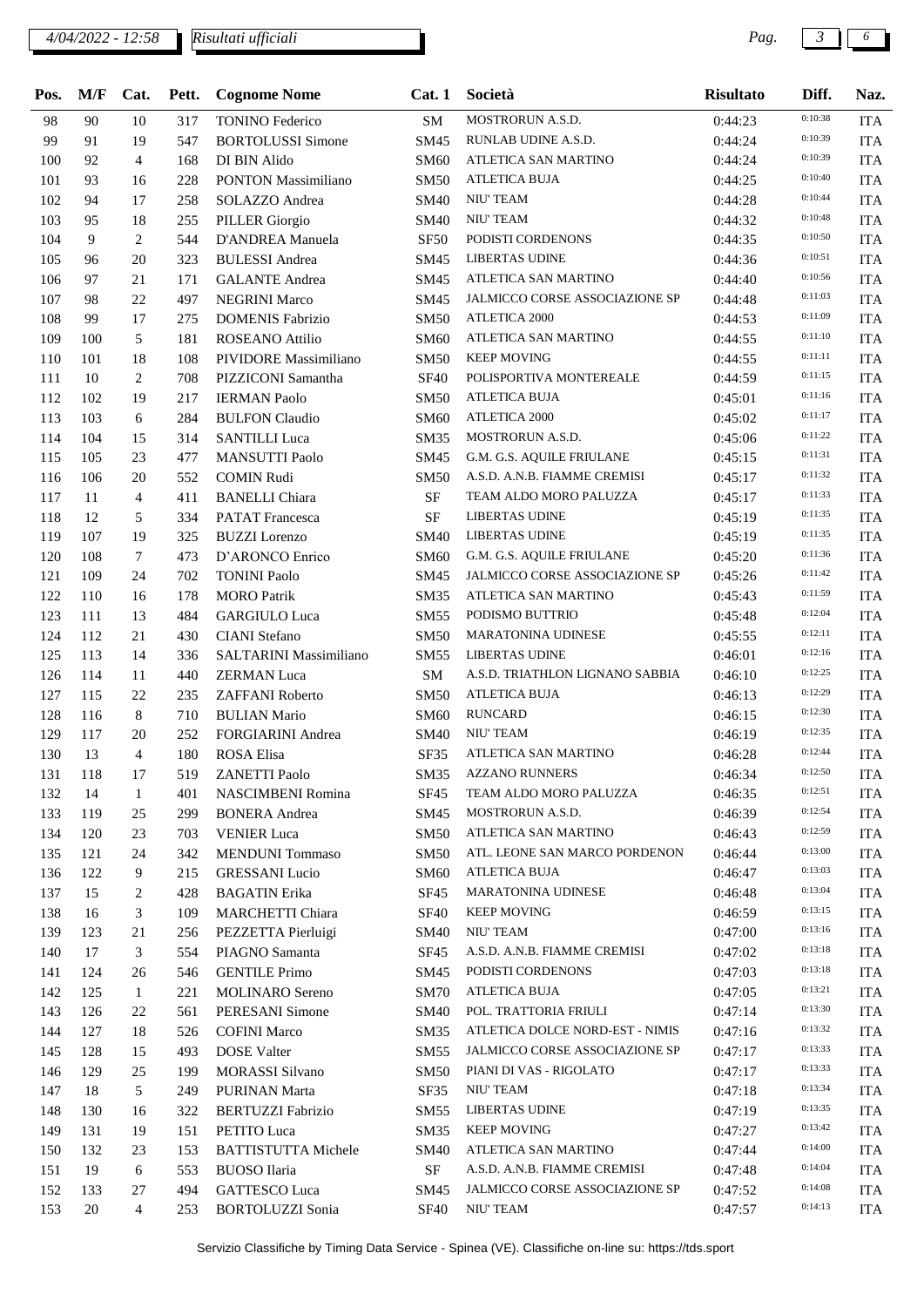### *4/04/2022 - 12:58 Pag. 4 6*

*Risultati ufficiali*

| Pos. | M/F | Cat.             | Pett.      | <b>Cognome Nome</b>        | Cat.1               | Società                         | <b>Risultato</b> | Diff.              | Naz.                        |
|------|-----|------------------|------------|----------------------------|---------------------|---------------------------------|------------------|--------------------|-----------------------------|
| 154  | 134 | 17               | 560        | <b>GOSPARINI</b> Andrea    | <b>SM55</b>         | POL. TRATTORIA FRIULI           | 0:47:59          | 0:14:15            | <b>ITA</b>                  |
| 155  | 135 | 20               | 338        | SPADACCINI Lorenzo         | <b>SM35</b>         | <b>LIBERTAS UDINE</b>           | 0:48:01          | 0:14:17            | <b>ITA</b>                  |
| 156  | 136 | 28               | 701        | <b>BURINI</b> Omar         | SM45                | <b>MARATONINA UDINESE</b>       | 0:48:02          | 0:14:18            | <b>ITA</b>                  |
| 157  | 137 | 26               | 285        | <b>MERLO Luigi</b>         | <b>SM50</b>         | ATLETICA 2000                   | 0:48:04          | 0:14:19            | <b>ITA</b>                  |
| 158  | 138 | 18               | 159        | <b>CIACCIA Carlo</b>       | SM55                | ATLETICA SAN MARTINO            | 0:48:04          | 0:14:20            | <b>ITA</b>                  |
| 159  | 21  | 6                | 246        | <b>TROST</b> Giulia        | SF35                | <b>ATLETICA BUJA</b>            | 0:48:06          | 0:14:22            | <b>ITA</b>                  |
| 160  | 139 | 2                | 186        | <b>TOMMASINI Flavio</b>    | <b>SM70</b>         | ATLETICA SAN MARTINO            | 0:48:07          | 0:14:23            | <b>ITA</b>                  |
| 161  | 140 | 27               | 536        | <b>ORLANDO</b> Lorenzo     | SM50                | <b>MARATONA MAGNANO</b>         | 0:48:18          | 0:14:34            | <b>ITA</b>                  |
| 162  | 141 | 19               | 201        | <b>ALTOBELLI</b> Giuseppe  | SM55                | ATLETICA BUJA                   | 0:48:28          | 0:14:44            | <b>ITA</b>                  |
| 163  | 142 | 3                | 463        | <b>VEZZI Fulvio</b>        | SM65                | CARNIATLETICA                   | 0:48:29          | 0:14:44            | <b>ITA</b>                  |
| 164  | 143 | 1                | 509        | SALVADEGO Oddo             | SM75                | ATL BRUGNERA PN FRIULINTAGLI    | 0:48:43          | 0:14:59            | <b>ITA</b>                  |
| 165  | 22  | 4                | 318        | <b>TURCO Martina</b>       | <b>SF45</b>         | MOSTRORUN A.S.D.                | 0:48:54          | 0:15:10            | <b>ITA</b>                  |
| 166  | 144 | 28               | 174        | <b>LOMBARDO</b> Stefano    | <b>SM50</b>         | ATLETICA SAN MARTINO            | 0:48:56          | 0:15:12            | <b>ITA</b>                  |
| 167  | 145 | 24               | 527        | <b>VENUTI Manuele</b>      | <b>SM40</b>         | ATLETICA DOLCE NORD-EST - NIMIS | 0:49:12          | 0:15:27            | <b>ITA</b>                  |
| 168  | 146 | $\overline{4}$   | 502        | VIRGOLINI Fabrizio         | SM65                | JALMICCO CORSE ASSOCIAZIONE SP  | 0:49:15          | 0:15:31            | <b>ITA</b>                  |
| 169  | 23  | 7                | 192        | <b>MARI</b> Lara           | $\rm SF$            | GEMONATLETICA S.R.L. DIL.       | 0:49:16          | 0:15:32            | <b>ITA</b>                  |
| 170  | 24  | $\mathbf{1}$     | 478        | <b>GORASSINI</b> Francesca | <b>SF55</b>         | PODISMO BUTTRIO                 | 0:49:25          | 0:15:40            | <b>ITA</b>                  |
| 171  | 147 | 20               | 406        | <b>VALLE Marco</b>         | SM55                | TEAM ALDO MORO PALUZZA          | 0:49:27          | 0:15:43            | <b>ITA</b>                  |
| 172  | 148 | 29               | 116        | <b>COLAUTTO Stefano</b>    | <b>SM50</b>         | <b>KEEP MOVING</b>              | 0:49:29          | 0:15:44            | <b>ITA</b>                  |
| 173  | 149 | 30               | 562        | <b>PETTARINI Luca</b>      | <b>SM50</b>         | POL. TRATTORIA FRIULI           | 0:49:31          | 0:15:46            | <b>ITA</b>                  |
| 174  | 150 | 21               | 176        | <b>MARTIN Daniele</b>      | SM55                | ATLETICA SAN MARTINO            | 0:49:43          | 0:15:59            | <b>ITA</b>                  |
| 175  | 151 | 29               | 119        | <b>NALDI Alex</b>          | SM45                | <b>KEEP MOVING</b>              | 0:49:44          | 0:16:00            | <b>ITA</b>                  |
| 176  | 152 | 31               | 188        | <b>VENTORUZZO Marco</b>    | <b>SM50</b>         | ATLETICA SAN MARTINO            | 0:49:49          | 0:16:05            | <b>ITA</b>                  |
| 177  | 153 | 32               | 559        | <b>COLLA</b> Andrea        | SM50                | POL. TRATTORIA FRIULI           | 0:49:51          | 0:16:07            | <b>ITA</b>                  |
| 178  | 25  | 5                | 104        | VIDONI Paola               | <b>SF45</b>         | <b>KEEP MOVING</b>              | 0:49:55          | 0:16:11            | <b>ITA</b>                  |
| 179  | 154 | 33               | 260        | SALZILLO Emilio            | <b>SM50</b>         | <b>NIU' TEAM</b>                | 0:49:55          | 0:16:11            | <b>ITA</b>                  |
| 180  | 26  | 6                | 118        | ROSSI Daniela              | <b>SF45</b>         | <b>KEEP MOVING</b>              | 0:50:10          | 0:16:26            | <b>ITA</b>                  |
| 181  | 155 | 10               | 706        |                            |                     | POLISPORTIVA MONTEREALE         | 0:50:15          | 0:16:31            | <b>ITA</b>                  |
| 182  | 156 | 22               |            | <b>MARCHIO' Giorgio</b>    | <b>SM60</b><br>SM55 | ATLETICA 2000                   | 0:50:21          | 0:16:36            | <b>ITA</b>                  |
| 183  | 157 | 5                | 266<br>277 | IACUZZO Piergiorgio        |                     | ATLETICA 2000                   | 0:50:21          | 0:16:37            | <b>ITA</b>                  |
|      |     |                  |            | <b>CASTELLANI Franco</b>   | SM65                | <b>TRIESTE ATLETICA</b>         | 0:50:26          | 0:16:42            |                             |
| 184  | 158 | 11               | 564        | SASSETTI Paolo             | SM60                | <b>KEEP MOVING</b>              |                  | 0:16:42            | <b>ITA</b>                  |
| 185  | 27  | $\mathbf{1}$     | 139        | LEONARDUZZI Patrizia       | SF <sub>60</sub>    | POLISPORTIVA MONTEREALE         | 0:50:26          | 0:16:48            | <b>ITA</b>                  |
| 186  | 28  | 3                | 709        | FEDRIGO Nadia              | <b>SF50</b>         |                                 | 0:50:33          | 0:16:56            | <b>ITA</b>                  |
| 187  | 29  | $\boldsymbol{7}$ | 170        | FASUOLO Bernadette         | <b>SF45</b>         | ATLETICA SAN MARTINO            | 0:50:41          | 0:17:02            | $\ensuremath{\mathsf{ITA}}$ |
| 188  | 30  | 5                | 513        | PILLON Chiara              | <b>SF40</b>         | <b>AZZANO RUNNERS</b>           | 0:50:46          | 0:17:17            | <b>ITA</b>                  |
| 189  | 159 | 30               | 343        | RIZZO Andrea               | SM45                | ATL. LEONE SAN MARCO PORDENON   | 0:51:01          | 0:17:17            | <b>ITA</b>                  |
| 190  | 160 | 6                | 472        | <b>BERTUZZI</b> Leandro    | SM65                | G.M. G.S. AQUILE FRIULANE       | 0:51:02          | 0:17:19            | <b>ITA</b>                  |
| 191  | 31  | 4                | 300        | <b>CEROI</b> Federica      | <b>SF50</b>         | MOSTRORUN A.S.D.                | 0:51:03          |                    | <b>ITA</b>                  |
| 192  | 161 | 7                | 326        | <b>BUZZI Massimo</b>       | SM65                | <b>LIBERTAS UDINE</b>           | 0:51:06          | 0:17:21<br>0:17:25 | <b>ITA</b>                  |
| 193  | 162 | 3                | 491        | <b>CETTOLO</b> Ennio       | SM70                | JALMICCO CORSE ASSOCIAZIONE SP  | 0:51:10          |                    | <b>ITA</b>                  |
| 194  | 32  | 8                | 312        | PARUSSINI Sara             | $\rm{SF}$           | MOSTRORUN A.S.D.                | 0:51:15          | 0:17:31            | <b>ITA</b>                  |
| 195  | 33  | 5                | 558        | CIVIDINO Tania             | SF50                | POL. TRATTORIA FRIULI           | 0:51:24          | 0:17:40            | <b>ITA</b>                  |
| 196  | 163 | 31               | 146        | <b>DRI</b> Paolo           | SM45                | <b>KEEP MOVING</b>              | 0:51:35          | 0:17:51            | <b>ITA</b>                  |
| 197  | 34  | 8                | 177        | <b>MORETTI Cristina</b>    | SF45                | ATLETICA SAN MARTINO            | 0:51:39          | 0:17:54            | ITA                         |
| 198  | 35  | 6                | 117        | <b>ARNONE Elisa</b>        | <b>SF40</b>         | <b>KEEP MOVING</b>              | 0:51:41          | 0:17:57            | <b>ITA</b>                  |
| 199  | 164 | 34               | 307        | <b>FERRARIN Francesco</b>  | <b>SM50</b>         | MOSTRORUN A.S.D.                | 0:51:44          | 0:18:00            | <b>ITA</b>                  |
| 200  | 165 | 32               | 587        | DE BIASIO Marco            | SM45                | MARATONINA UDINESE              | 0:51:47          | 0:18:03            | <b>ITA</b>                  |
| 201  | 36  | 2                | 525        | FACCHIN Michela            | SF55                | C.U.S. TRIESTE                  | 0:51:52          | 0:18:08            | <b>ITA</b>                  |
| 202  | 166 | 2                | 461        | <b>IANICH Aido</b>         | SM75                | CARNIATLETICA                   | 0:52:13          | 0:18:28            | <b>ITA</b>                  |
| 203  | 37  | 9                | 584        | <b>SCOLLO</b> Angela       | SF45                | ATLETICA 2000                   | 0:52:14          | 0:18:30            | <b>ITA</b>                  |
| 204  | 167 | 12               | 500        | <b>TREVISAN Flavio</b>     | <b>SM60</b>         | JALMICCO CORSE ASSOCIAZIONE SP  | 0:52:20          | 0:18:35            | <b>ITA</b>                  |
| 205  | 168 | 23               | 200        | <b>BALLERINO Renato</b>    | SM55                | <b>RUNCARD</b>                  | 0:52:23          | 0:18:39            | <b>ITA</b>                  |
| 206  | 38  | $\tau$           | 107        | CAVASSI Sara               | <b>SF40</b>         | KEEP MOVING                     | 0:52:25          | 0:18:40            | <b>ITA</b>                  |
| 207  | 169 | 35               | 122        | D'ANZUL Giuseppe           | <b>SM50</b>         | <b>KEEP MOVING</b>              | 0:52:30          | 0:18:45            | <b>ITA</b>                  |
| 208  | 170 | 36               | 213        | FERLIZZA Mauro             | <b>SM50</b>         | <b>ATLETICA BUJA</b>            | 0:52:36          | 0:18:52            | <b>ITA</b>                  |
| 209  | 171 | 13               | 539        | <b>DEAN Paolo</b>          | SM60                | RUNNING CLUB 2 MONFALCONE       | 0:52:42          | 0:18:58            | ITA                         |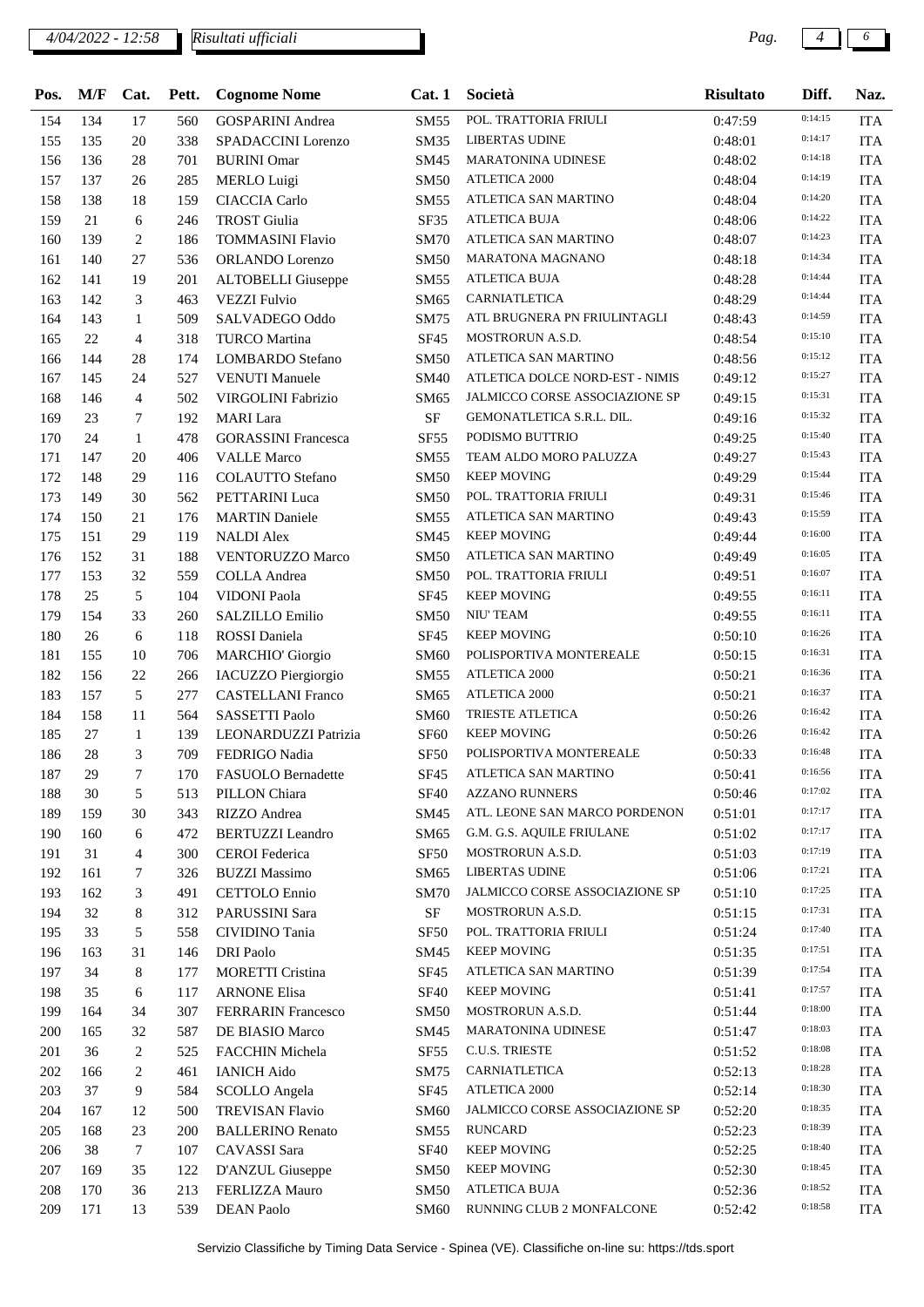### *4/04/2022 - 12:58 Pag. 5 6*

*Risultati ufficiali*

| Pos.       | M/F | Cat.           | Pett. | <b>Cognome Nome</b>         | Cat.1            | Società                         | <b>Risultato</b> | Diff.   | Naz.       |
|------------|-----|----------------|-------|-----------------------------|------------------|---------------------------------|------------------|---------|------------|
| 210        | 39  | 3              | 127   | LESCHIUTTA Annamaria        | <b>SF55</b>      | <b>KEEP MOVING</b>              | 0:52:44          | 0:18:59 | <b>ITA</b> |
| 211        | 172 | 25             | 132   | PIGNATTONE Dino             | <b>SM40</b>      | <b>KEEP MOVING</b>              | 0:52:47          | 0:19:03 | <b>ITA</b> |
| 212        | 40  | 6              | 530   | <b>TACIANI</b> Barbara      | SF50             | ASD CHIARCOSSO - HELP HAITI     | 0:52:53          | 0:19:08 | <b>ITA</b> |
| 213        | 173 | 8              | 175   | <b>MANIAGO Bruno</b>        | SM65             | ATLETICA SAN MARTINO            | 0:52:59          | 0:19:14 | <b>ITA</b> |
| 214        | 174 | 9              | 468   | <b>RIGHINI</b> Domenico     | SM65             | G.M. G.S. AQUILE FRIULANE       | 0:53:02          | 0:19:17 | <b>ITA</b> |
| 215        | 41  | 9              | 565   | <b>BUSO Silvia</b>          | <b>SF</b>        | MOSTRORUN A.S.D.                | 0:53:08          | 0:19:23 | <b>ITA</b> |
| 216        | 42  | 1              | 511   | <b>ANDREOS Maria Teresa</b> | <b>SF65</b>      | <b>AZZANO RUNNERS</b>           | 0:53:10          | 0:19:25 | <b>ITA</b> |
| 217        | 175 | $\overline{4}$ | 350   | <b>CASTELLARIN Giorgio</b>  | <b>SM70</b>      | C.U.S. UDINE                    | 0:53:14          | 0:19:29 | <b>ITA</b> |
| 218        | 176 | 33             | 263   | <b>CANTARUTTI Cristian</b>  | SM45             | NIU' TEAM                       | 0:53:17          | 0:19:32 | <b>ITA</b> |
| 219        | 177 | 14             | 220   | <b>MARANZANA Lauro</b>      | SM60             | <b>ATLETICA BUJA</b>            | 0:53:17          | 0:19:33 | <b>ITA</b> |
| 220        | 178 | 15             | 488   | <b>GODEASSI Maurizio</b>    | <b>SM60</b>      | PODISMO BUTTRIO                 | 0:53:31          | 0:19:46 | <b>ITA</b> |
| 221        | 179 | 26             | 251   | <b>GENNARO</b> Ruben        | <b>SM40</b>      | NIU' TEAM                       | 0:53:32          | 0:19:48 | <b>ITA</b> |
| 222        | 180 | 27             | 288   | <b>FORMISANO</b> Antonio    | <b>SM40</b>      | <b>ATLETICA 2000</b>            | 0:53:39          | 0:19:55 | <b>ITA</b> |
| 223        | 43  | $\overline{4}$ | 458   | DEL FABRO Sonia             | SF <sub>55</sub> | CARNIATLETICA                   | 0:54:01          | 0:20:16 | <b>ITA</b> |
| 224        | 44  | 7              | 301   | CIARCIA' Piera Paola        | SF35             | MOSTRORUN A.S.D.                | 0:54:05          | 0:20:20 | <b>ITA</b> |
| 225        | 181 | 5              | 154   | <b>BIASIN Fulvio</b>        | <b>SM70</b>      | ATLETICA SAN MARTINO            | 0:54:07          | 0:20:23 | <b>ITA</b> |
| 226        | 45  | 5              | 242   | <b>GRION</b> Paola          | <b>SF55</b>      | <b>ATLETICA BUJA</b>            | 0:54:11          | 0:20:27 | <b>ITA</b> |
| 227        | 46  | 10             | 120   | DELLA NEGRA Cinzia          | <b>SF45</b>      | <b>KEEP MOVING</b>              | 0:54:37          | 0:20:53 | <b>ITA</b> |
| 228        | 182 | 37             | 578   | <b>TASCA Elvis</b>          | <b>SM50</b>      | <b>MARATONETI ERACLEA</b>       | 0:54:39          | 0:20:55 | <b>ITA</b> |
| 229        | 47  | 11             | 543   | <b>CECERE</b> Tiziana       | <b>SF45</b>      | PODISTI CORDENONS               | 0:55:11          | 0:21:27 | <b>ITA</b> |
| 230        | 183 | 28             | 280   | PASTORETTO Luca             | <b>SM40</b>      | <b>ATLETICA 2000</b>            | 0:55:14          | 0:21:30 | <b>ITA</b> |
| 231        | 184 | 34             | 172   | <b>GIUSEPPIN Bruno</b>      | SM45             | ATLETICA SAN MARTINO            | 0:55:25          | 0:21:40 | <b>ITA</b> |
| 232        | 185 | 24             | 182   | <b>SOVRAN Paolo</b>         | <b>SM55</b>      | ATLETICA SAN MARTINO            | 0:56:03          | 0:22:19 | <b>ITA</b> |
| 233        | 48  | 8              | 296   | <b>BALDINI</b> Paola        | <b>SF40</b>      | <b>MOSTRORUN A.S.D.</b>         | 0:56:09          | 0:22:25 | <b>ITA</b> |
| 234        | 49  | $\tau$         | 528   | <b>ZANINI</b> Laura         | <b>SF50</b>      | ATLETICA DOLCE NORD-EST - NIMIS | 0:56:17          | 0:22:33 | <b>ITA</b> |
| 235        | 50  | 6              | 239   | <b>CASTELLANI Raffaella</b> | <b>SF55</b>      | <b>ATLETICA BUJA</b>            | 0:56:22          | 0:22:38 | <b>ITA</b> |
| 236        | 186 | 25             | 521   | DE PICCOLI Stefano          | <b>SM55</b>      | A.S.D. CARDUCCI PORDENONE       | 0:56:34          | 0:22:50 | <b>ITA</b> |
| 237        | 187 | 6              | 510   | <b>FELTRIN Silvano</b>      | <b>SM70</b>      | <b>AZZANO RUNNERS</b>           | 0:56:37          | 0:22:53 | <b>ITA</b> |
| 238        | 188 | 38             | 208   | <b>CIMENTI Alessandro</b>   | <b>SM50</b>      | <b>ATLETICA BUJA</b>            | 0:56:50          | 0:23:06 | <b>ITA</b> |
| 239        | 51  | 1              | 573   | RORATO Lucia                | $\rm PF$         | <b>GRUPPO SPORTIVO NATISONE</b> | 0:57:22          | 0:23:38 | <b>ITA</b> |
| 240        | 52  | 12             | 575   | <b>PAJARIN</b> Irene        | <b>SF45</b>      | <b>GRUPPO SPORTIVO NATISONE</b> | 0:57:24          | 0:23:39 | <b>ITA</b> |
| 241        | 53  | 2              | 474   | ZANDIGIACOMO Margherita     | <b>SF65</b>      | G.M. G.S. AQUILE FRIULANE       | 0:57:31          | 0:23:46 | <b>ITA</b> |
| 242        | 54  | 7              | 135   | <b>SALTARINI Cristina</b>   | <b>SF55</b>      | <b>KEEP MOVING</b>              | 0:57:44          | 0:23:59 | <b>ITA</b> |
| 243        | 55  | 8              | 102   | DELLA VEDOVA Nirvana        | SF <sub>50</sub> | <b>KEEP MOVING</b>              | 0:57:48          | 0:24:04 | <b>ITA</b> |
| 244        | 56  | 9              | 507   | PADOVA Barbara              | <b>SF40</b>      | ATL BRUGNERA PN FRIULINTAGLI    | 0:57:59          | 0:24:14 | <b>ITA</b> |
| 245        | 57  | 9              | 157   | CASTELLARIN Stephania Yve   | <b>SF50</b>      | ATLETICA SAN MARTINO            | 0:58:06          | 0:24:22 | <b>ITA</b> |
| 246        | 58  | 10             | 161   | <b>CORDA</b> Marisa         | SF <sub>50</sub> | ATLETICA SAN MARTINO            | 0:58:11          | 0:24:27 | <b>ITA</b> |
| 247        | 59  | 13             | 311   | MOSENGHINI Donatella        | SF <sub>45</sub> | MOSTRORUN A.S.D.                | 0:58:12          | 0:24:28 | <b>ITA</b> |
| 248        | 60  | 14             | 574   | <b>SCAGGIANTE Marina</b>    | SF <sub>45</sub> | GRUPPO SPORTIVO NATISONE        | 0:58:23          | 0:24:39 | <b>ITA</b> |
| 249        | 61  | 8              | 460   | <b>GRESSANI Vilma</b>       | SF <sub>55</sub> | CARNIATLETICA                   | 0:58:28          | 0:24:43 | <b>ITA</b> |
| 250        | 62  | 11             | 576   | <b>BORDIGNON Renata</b>     | SF <sub>50</sub> | <b>GRUPPO SPORTIVO NATISONE</b> | 0:58:40          | 0:24:56 | <b>ITA</b> |
| 251        | 63  | 9              | 304   | D'ANZUL Claudia             | SF <sub>55</sub> | MOSTRORUN A.S.D.                | 0:58:49          | 0:25:05 | <b>ITA</b> |
| 252        | 64  | 12             | 315   | <b>SNAIDERO Raffaella</b>   | SF <sub>50</sub> | MOSTRORUN A.S.D.                | 0:58:58          | 0:25:14 | <b>ITA</b> |
| 253        | 189 | 39             | 205   | <b>BONELLI Massimiliano</b> | <b>SM50</b>      | <b>ATLETICA BUJA</b>            | 1:00:22          | 0:26:38 | <b>ITA</b> |
| 254        | 65  | 15             | 431   | DURLICCO Laura              | SF <sub>45</sub> | <b>MARATONINA UDINESE</b>       | 1:00:59          | 0:27:15 | <b>ITA</b> |
| 255        | 190 | 40             | 204   | <b>BIRARDA</b> Stefano      | <b>SM50</b>      | <b>ATLETICA BUJA</b>            | 1:01:19          | 0:27:35 | <b>ITA</b> |
| 256        | 191 | 10             | 423   | RUPOLO Claudio              | SM65             | G. P. LIVENZA SACILE            | 1:02:26          | 0:28:42 | <b>ITA</b> |
| 257        | 192 | 41             | 124   | <b>MANTOANI</b> Stefano     | SM50             | <b>KEEP MOVING</b>              | 1:02:34          | 0:28:50 | <b>ITA</b> |
| 258        | 193 | 42             | 337   | SIMONETTI Giovanni          | <b>SM50</b>      | LIBERTAS UDINE                  | 1:04:11          | 0:30:27 | <b>ITA</b> |
| 259        | 66  | 13             | 261   | PECILE Emeri                | SF50             | NIU' TEAM                       | 1:04:25          | 0:30:40 | <b>ITA</b> |
| 260        | 67  | 10             | 523   | PARLA Barbara               | SF <sub>55</sub> | A.S.DIL. UNIVERSITAS PA         | 1:07:28          | 0:33:44 | <b>ITA</b> |
| 261        | 194 | 35             | 128   | DATTOLI Michele             | SM45             | <b>KEEP MOVING</b>              | 1:08:34          | 0:34:50 | <b>ITA</b> |
| 262        | 195 | 29             | 254   | PICCO Gabriele              | <b>SM40</b>      | NIU' TEAM                       | 1:12:22          | 0:38:38 | <b>ITA</b> |
| 263        | 196 | 3              | 164   | <b>CULOS</b> Egidio         | SM75             | ATLETICA SAN MARTINO            | 1:12:23          | 0:38:39 | <b>ITA</b> |
| <b>DNF</b> |     |                | 240   | FIORITTI Claudia            | SF35             | <b>ATLETICA BUJA</b>            |                  |         | <b>ITA</b> |
| <b>DNF</b> |     |                | 347   | DE CILLIA Alessandro        | SM55             | C.U.S. UDINE                    |                  |         | <b>ITA</b> |